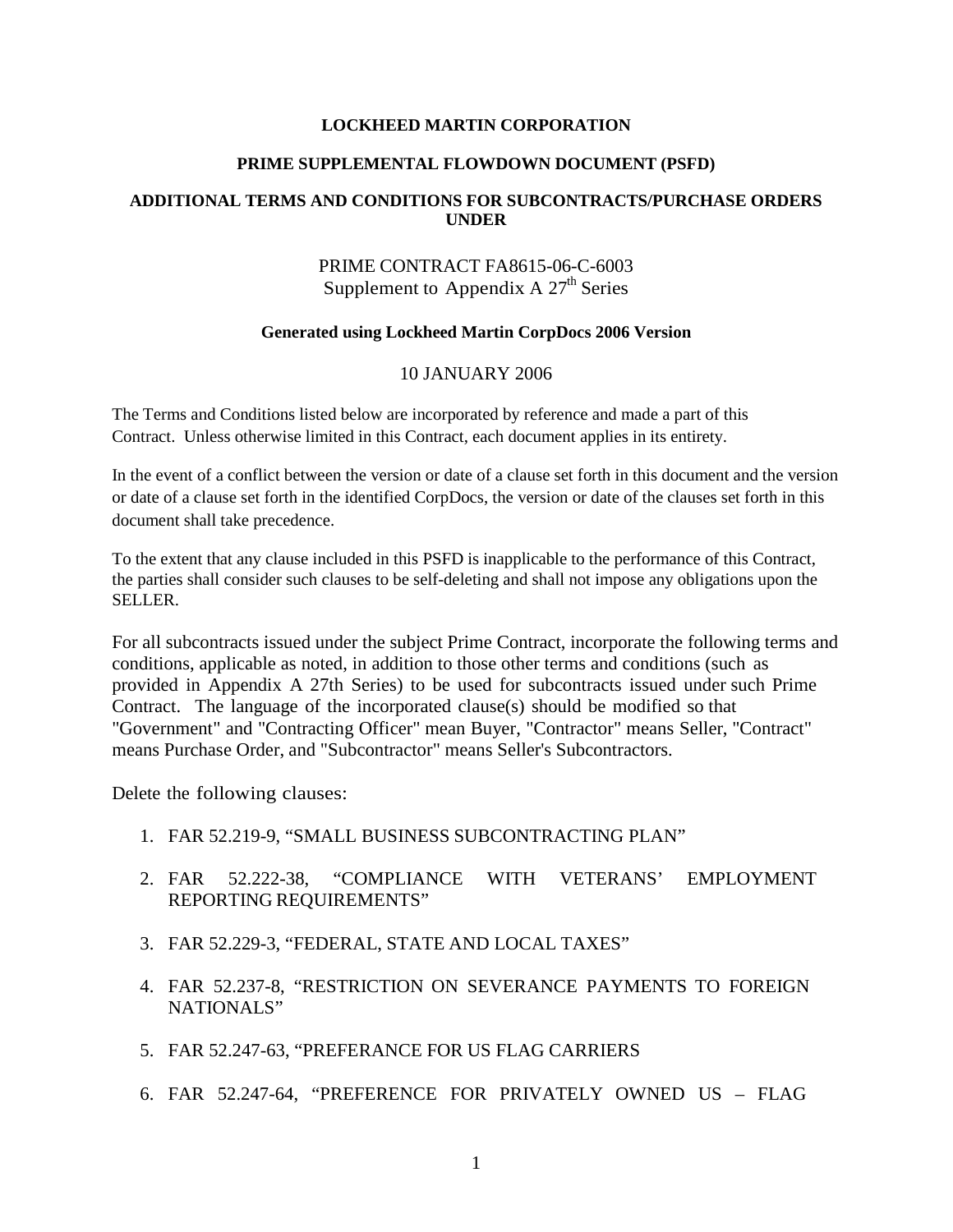COMMERCIAL VEHICLES"

- 7. DFARS 252.208-7000, "INTENT TO FURNISH PRECIOUS METALS AS GOVERNMENT-FURNISHED MATERIAL"
- 8. DFARS 252.209-7000, "ACQUISITION FROM SUBCONTRACTORS SUBJECT TO ON-SITE INSPECTION UNDER INTERMEDIATE-RANGE NUCLEAR FORCES (INF) TREATY"
- 9. DFARS 252.219-7003, "SMALL, SMALL DISADVANTAGED AND WOMEN-OWNED SMALL BUSINESS SUBCONTRACTING PLAN (DOD CONTRACTS)"
- 10. DFARS 252.225-7003, "REPORT OF INTENDED PERFORMANCE OUTSIDE THE UNITED STATES"
- 11. DFARS 252.225-7015, "PREFERENCE FOR DOMESTIC HAND OR MEASURING TOOLS"
- 12. DFARS 252.225-7030, "RESTRICTION O N ACQUISITION O F CARBON, ALLOY, AND ARMOR STEEL PLATE"
- 13. DFARS 252.225-7033, "WAIVER OF UK LEVIES."

Add the following clauses:

- 1. Add the following after FAR 52.215-11, "PRICE REDUCTION FOR DEFECTIVE COST OR PRICING DATA – MODIFICATIONS (OCT 1997): "If Buyer is subject to any liability or expense, including without limitation Government withholding of payments, as the result of: 1) Seller's or its lower tier or pricing data, as set forth in this clause or 2) their furnishing, as prospective subcontractors, alleged or actual defective cost or pricing data, which data was certified or required to be certified by Buyer to be accurate, complete and current as of the date specified by Buyer in its Certificate of Current Cost or Pricing Data, and which data Seller was given timely notice by Buyer to furnish and/or update prior to such date specified in such certificate; or 3) the Government Contracting Officer's rejection of Seller's or Seller's lower-tier subcontractor's claim for exception from submission of certified cost or pricing data on the basis that the price offered by the Seller or lower-tier subcontractor is based on an established catalog or market price of a commercial item sold in substantial quantities to the general public, is a price set by law or regulation, is a commercial item; or, on any other basis set forth in FAR 15.403-1 or other pertinent law or regulation; or 4) their furnishing data of any description that is allegedly or actually inaccurate as set forth in this clause, then Seller agrees to indemnify and hold Buyer harmless to the full extent of any damage or expense resulting from such action.
- 2. DATA CLAUSES. With reference to Paragraph 12, Appendix A,  $27<sup>th</sup>$  Series, the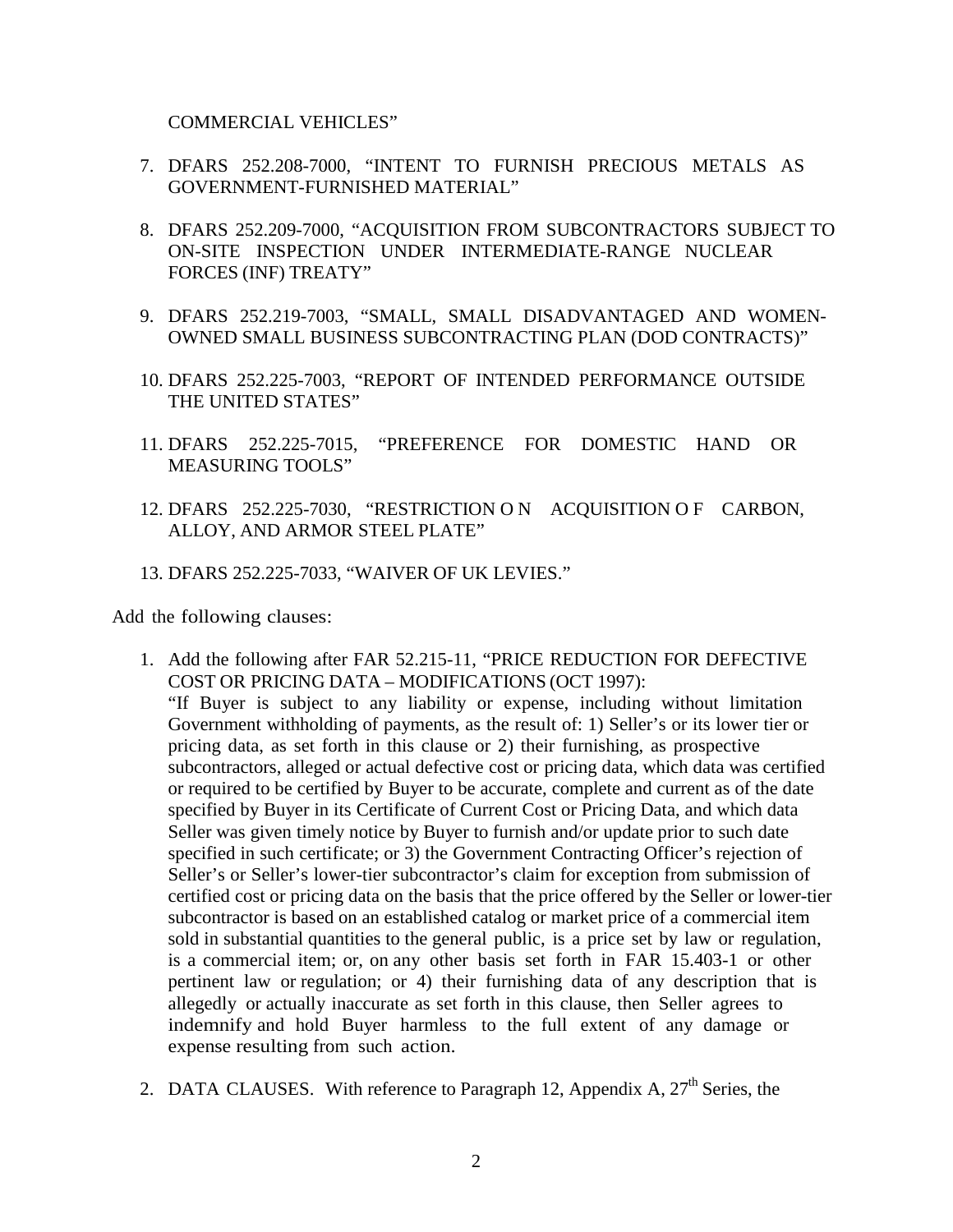following clauses related to patents, rights in data, and computer software are incorporated in the Prime Contract:

FAR 52.227-1, "AUTHORIZATION AND CONSENT" (JUL 1995),

FAR 52.227-2, "NOTICE AND ASSISTANCE REGARDING PATENT AND COPYRIGHT INFRINGEMENT" (AUG 1996),

FAR 52.227-21, TECHNICAL DATA DELCARATION, REVISION, AND WITHHOLDING OF PAYMENT – MAJOR SYSTEMS" (JAN 1997). Contracting Officer" means "Lockheed Martin." "Government" means "Lockheed Martin " in paragraph (b)(2) and "Lockheed Martin or Government" in paragraph (d).

DFARS 252.227-7013, "RIGHTS IN TECHNICAL DATA – NONCOMMERCIAL ITEMS" (NOV 1995),

DFARS 252.227-7014, "RIGHTS IN NONCOMMERCIAL COMPUTER SOFTWARE AND NONCOMMERCIAL COMPUTER SOFTWARE DOCUMENTATION" (JUN 1995),

DFARS 252.227-7016, "RIGHTS IN BID OR PROPOSAL INFORMATION" (JUN 1995),

DFARS 252.227-7019, "VALIDATION OF ASSERTED RESTRICTIONS – COMPUTER SOFTWARE" (JUN 1995), COMPUTER SOFTWARE" (APR 1988),

DFARS 252.227-7030, "TECHNICAL DATA – WITHHOLDING OF PAYMENT" (MAR 2000),

DFARS 252.227-7037, "VALIDATION OF RESTRICTIVE MARKINGS ON TECHNICAL DATA" (SEP 1999).

FAR 52.222-39, "NOTIFICATION OF EMPLOYEE RIGHTS CONCERNING PAYMENT OF UNION DUES OR FEES" (DEC 2004). Clause required for all subcontracts that exceed the simplified acquisition threshold.

FAR 52.243-3, "CHANGES – TIME AND MATERIAL OR LABOR-HOUR" (SEP 2000).

FAR 52.245-5, "GOVERNMENT PROPERTY (COST REIMBURSEMENT, TIME-AND-MATERIAL, OR LABOR-HOUR CONTRACT)" (DEVIATION) (MAY 2004).

FAR 52.246-6, "INSPECTION – TIME-AND-MATERIAL AND LABOR-HOUR" (MAY 2001).

FAR 52.249-6, "TERMINATION (COST-REIMBURSEMENT)" (MAY 2004)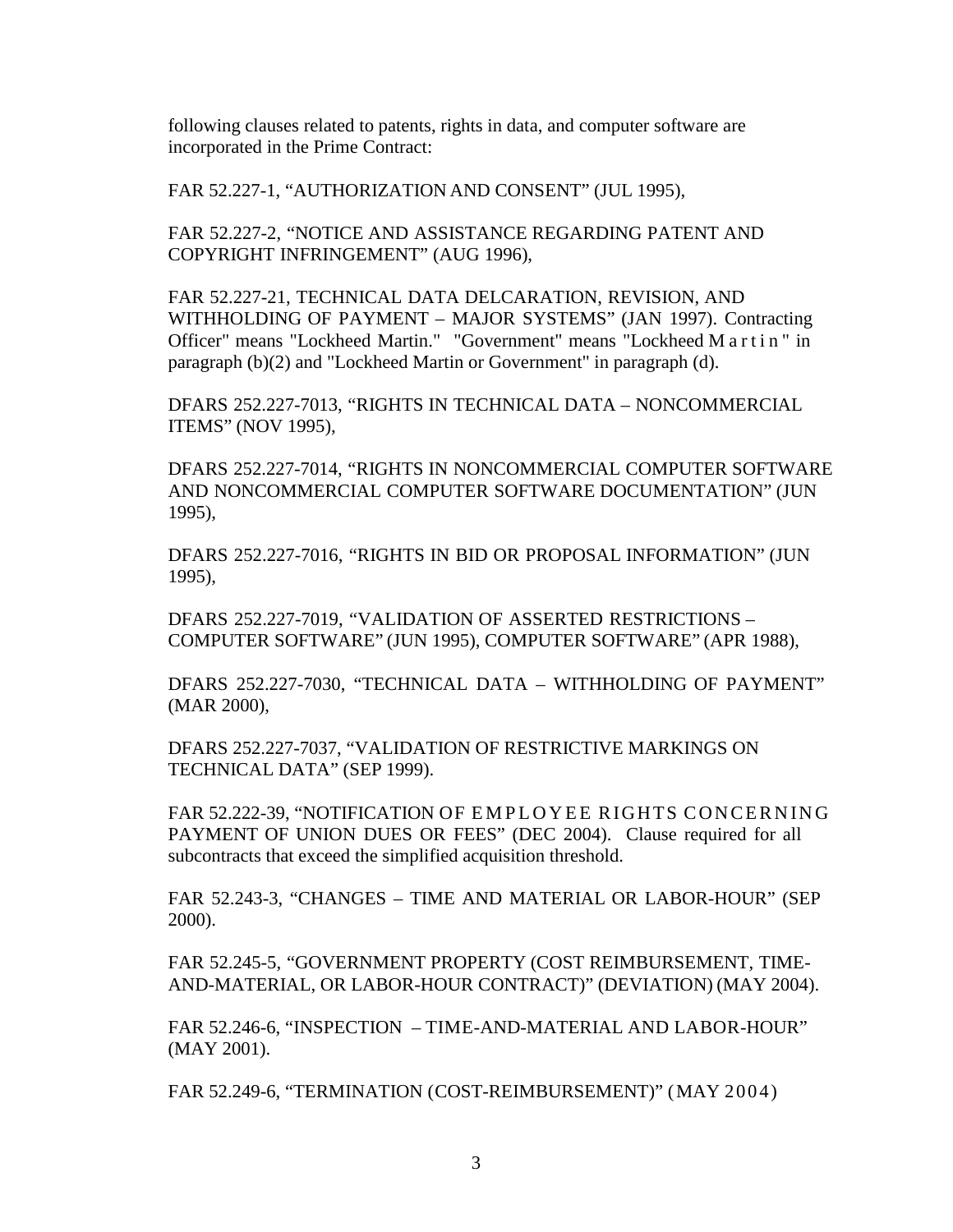## ALTERNATIVE IV (SEP 2006).

## FAR 52.249-14, "EXCUSABLE DELAYS" (APR 1984).

DFARS 252.211-7003, "ITEM IDENTIFICATION AND VALUATION" (JUN 2005) – SPECIFIC REQUIREMENTS "TBD".

DFARS 252.225-7006, "QUARTERLY REPORTING OF ACTUAL CONTRACT PERFORMANCE OUTSIDE THE UNITED STATES" (JUN 2005)

DFARS 252.225-7025, "RESTRICTION ON ACQUISITION OF FORGINGS" (JUN 2005).

DFARS 252.225-7043, "ANTITERRORISM/FORCEPROTECTION POLICY FOR DEFENSE CONTRACTORS OUTSIDE THE UNITED STATES" (JUN 2005). Para. (d). Information and guidance pertaining to DoD antiterrorism/force protection can be obtained from: HQ AFSFC/SFPA; telephone (210) 925- 7035/36.

DFARS 252.228-7003, "CAPTURE AND DETENTION" (DEC 1991). DEPLETING SUBSTANCES (ODS)" (APR 2003). Para. (c), List of Class I ODSs: TBD.

AFMC 5352.227-9000 "EXPORT-CONTROLLED DATA RESTRICTIONS (AFMC)" (JUL 1997):

"CO" means "Buyer"

(a) For purposes of this clause,

(1) Foreign person is any person who is not a citizen or national of the U.S. or lawfully admitted to the U.S. for permanent residence under the Immigration and Nationality Act, and includes foreign corporations, international organizations, and foreign governments; (2) Foreign representative is anyone, regardless of nationality or citizenship, acting as an agent, representative, official, or employee of a foreign government, a foreign-owned or influenced firm, corporation or person;

(3) Foreign sources are those sources (vendors, subcontracts, and suppliers) owned and controlled be a foreign person.

(b) The Contractor shall place a clause in subcontracts containing appropriate export control restrictions, set forth in this clause.

(c) Nothing in this clause waives any requirement imposed by any other U.S. Government agency with respect to employment of foreign nationals or export controlled data and information.

(d) Equipment and technical data generated or delivered under this contract are controlled by the International Traffic and Arms Regulation (ITAR), 22 CFR Sections 121 through 128. An export license is required before assigning any foreign source to perform work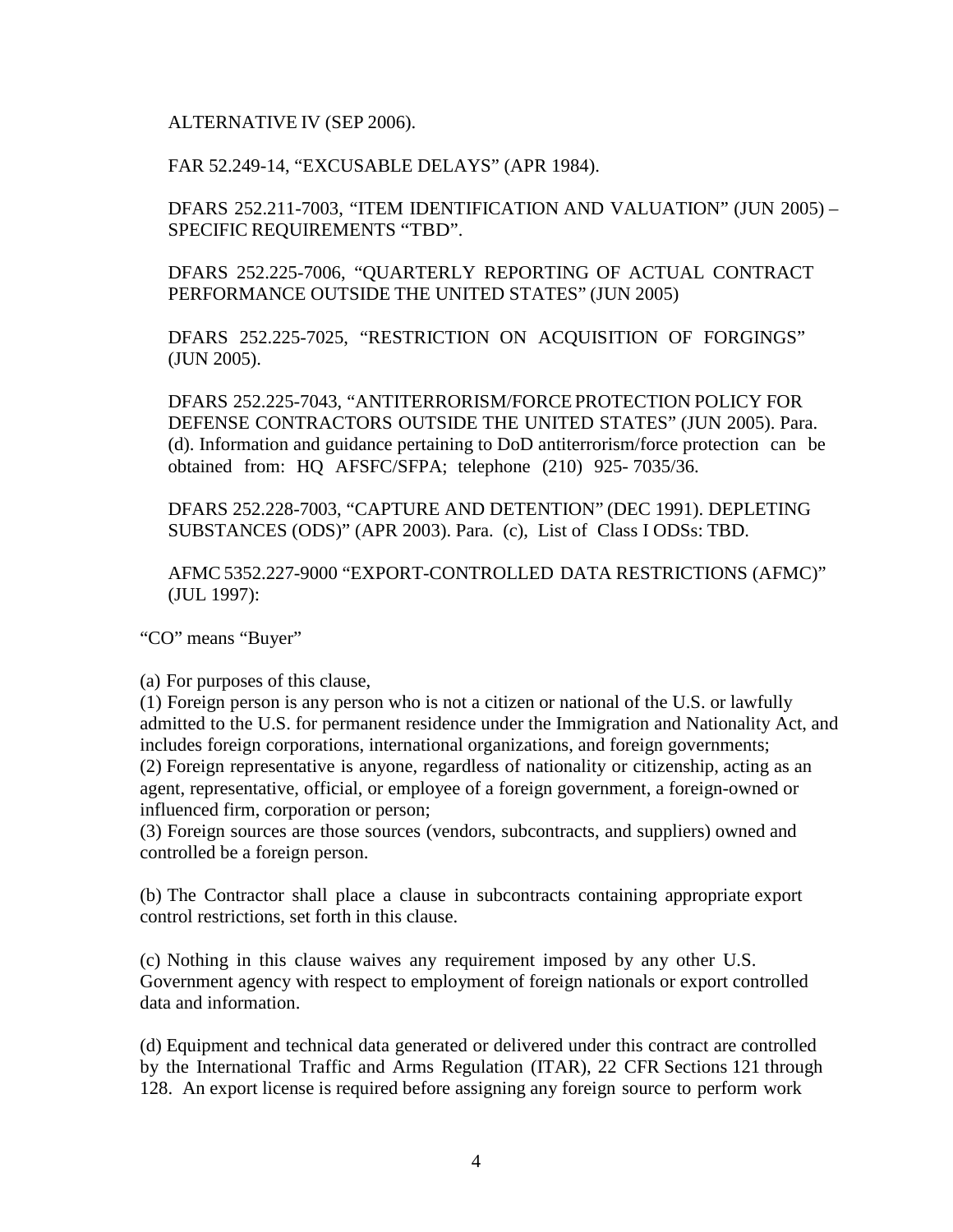under this contract or before granting access to foreign persons to any equipment and technical data generated or delivered during performance (See 22 CFR Section 125). The Contractor shall notify the Contracting Officer and obtain written approval of the Contracting Officer prior to assigning or granting access to any work, equipment, or technical data generated or delivered under this Contract to foreign persons or their representatives. The notification shall include the name and country or origin of the foreign person or representative, the specific work, equipment, or data to which the person will have access, and whether the foreign person is cleared to have access to technical data (DoD 5220.22-M, National Industrial Security Program Operating Manual (NISPOM)).

AFMC 5352.227-9002, "VISIT REQUESTS BY FOREIGN-OWNED OR CONTROLLED FIRMS (AFMC)" (JUL 1997), subparagraphs (b) and (c):

(b) Subcontractors which are foreign-owned or controlled and require access to a U.S. Government installation shall have their prime Contractor submit a visit request to the security police office of the base being visited at least two weeks before the scheduled meeting.

(c) Canadian Contractors and Canadian government employees may directly arrange visits by having their security office submit a visit request to the security police office of the base being visited at least two weeks before the scheduled meeting.

Modify the following clauses:

DFARS 252.225-7027, "RESTRICTION ON CONTINGENT FEES FOR FOREIGN MILITARY SALES (MAR 1998)." For purposes of subparagraph (b)(1), Countries listed in the Prime Contract are the following: Greece.

Special Clauses:

## 1. YPK-FAC-002 USE OF OTHER GOVERNMENT PROPERTY (OCT 2003)

a. In the performance of the requirements under this Contract, the Contractor may use and may authorize its subcontractors to use, on a no-charge basis, the Government-owned Special Tooling such as jigs, dies, fixtures, special gauges, other manufacturing aids and Special Test Equipment, heretofore acquired or manufactured or authorized for acquisition or manufacture by the Contractor and/or its subcontractors or heretofore furnished to the Contractor and/or its subcontractors as Government Furnished Property and presently in its or their possession which shall have been determined by the appropriate Administrative Contracting Officer (ACO) to be available for the performance of the work called for by this Contract in accordance with FAR 52.245-02 of Section I of this Contract entitled, "Government Property (Fixed-Price Contracts)" and/or FAR 52.245-5 entitled "Government Property (Cost-Reimbursement, Timeand- Material, or Labor-Hour Contracts)" as appropriate. It is however, hereby provided that use of the foregoing shall not interfere with the proper performance of work under the Contract(s) for which they were originally produced, acquired or furnished. b. Subject to the provisions of Paragraph (a) above, any of the aforementioned items of Special Tooling and/or Special Test Equipment presently in the possession of the Contractor and/or